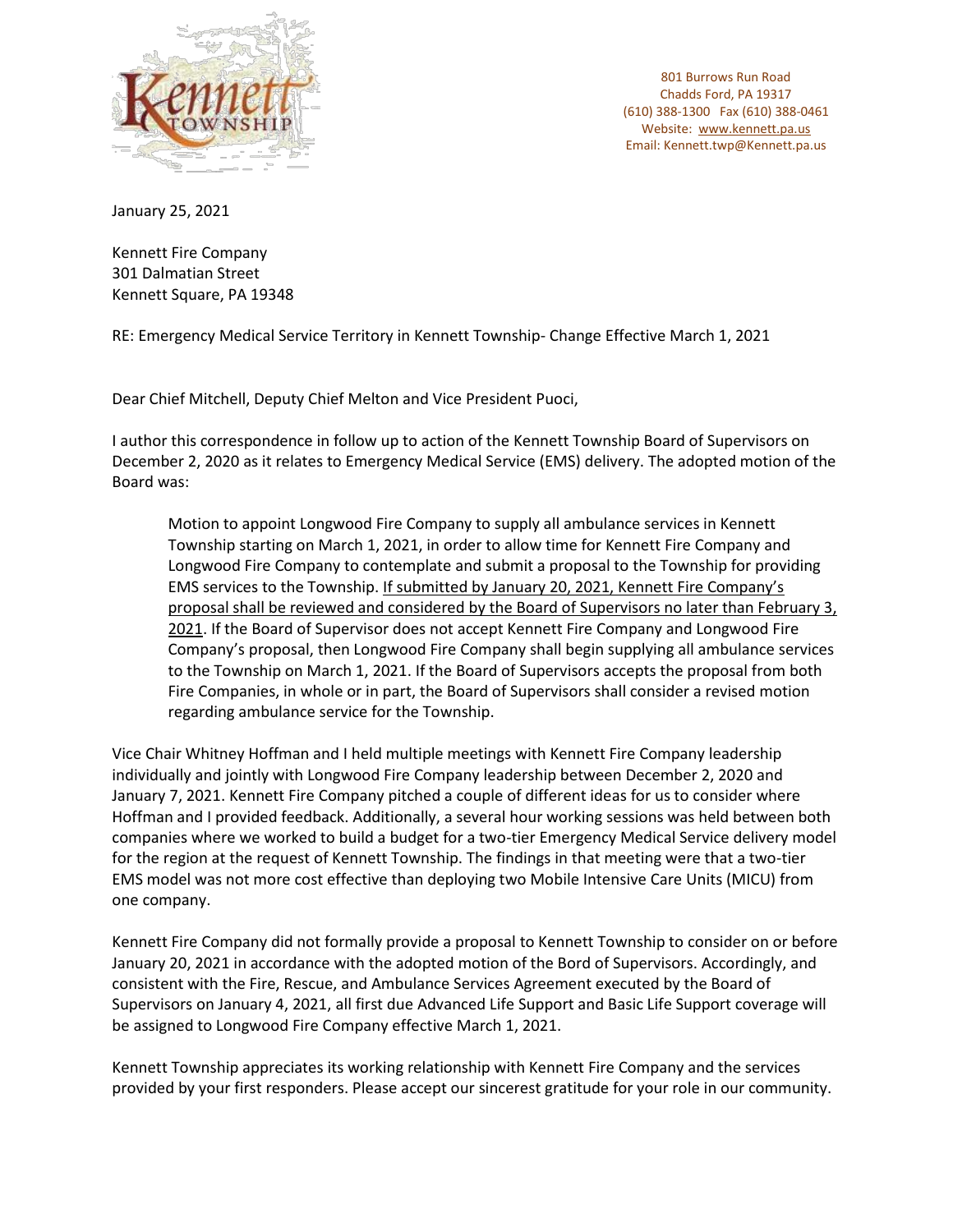

Sincerely,

Eden R. Ratliff Township Manager

cc:

Kennett Township Board of Supervisors (via email) Cuyler Walker obo Kennett Fire and EMS Commission (via email) AJ McCarthy, Fire Chief Longwood Fire Company (via email) Brenda Mercomes, Council President Borough of Kennett Square (via email) Dave Sander Solicitor (via email)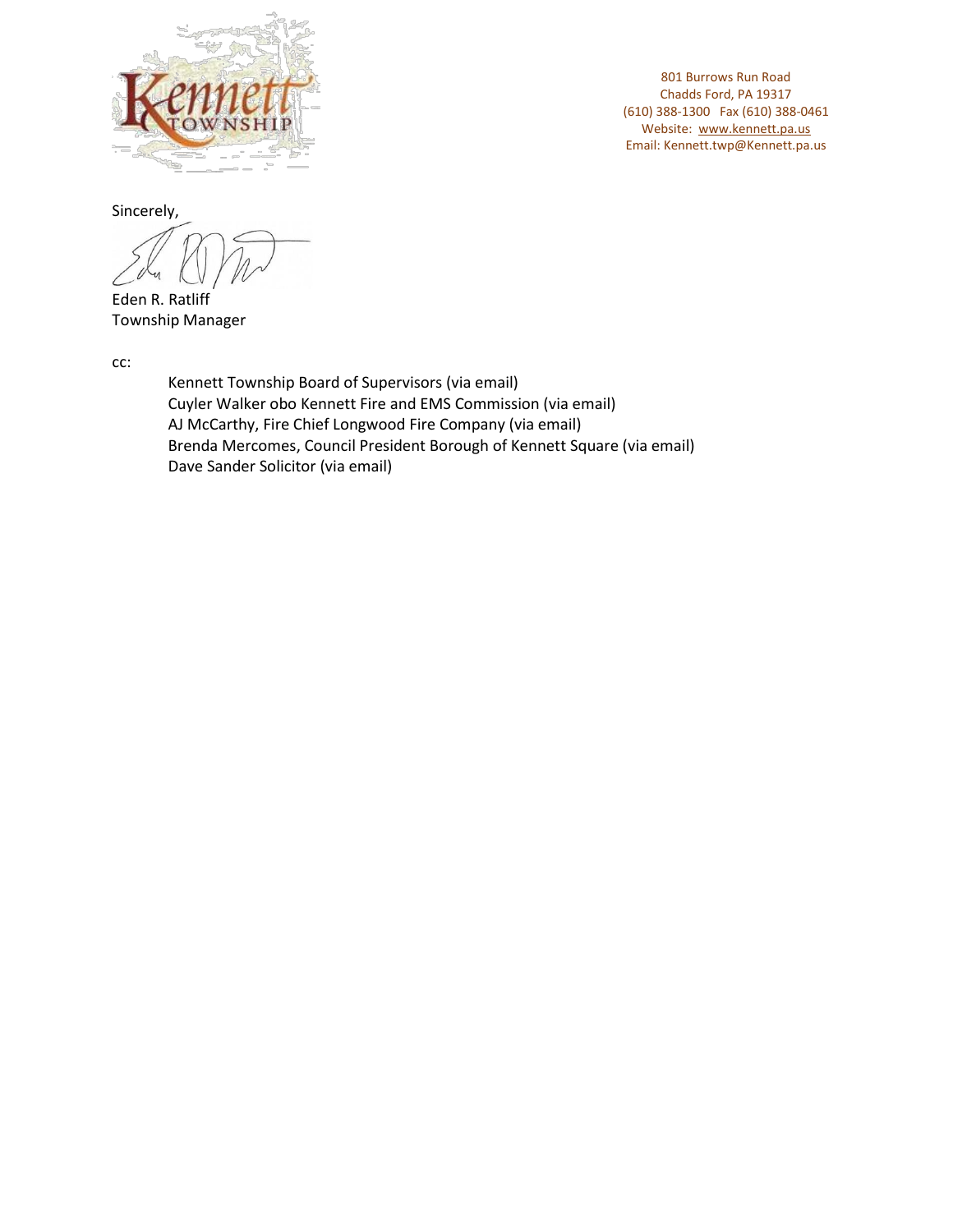Hennett Fire Company Na,

January 27, 2021

**Board of Supervisors Kennett Township** 801 Burrows Run Road Chadds Ford, PA 19317

Dear Kennett Township Board of Supervisors,

Kennett Fire Company EMS has been serving the Kennett area community for over 100 years and our goal is to continue to provide this service for many years to come. We would like to propose for your consideration an EMS model which consists of a hybrid of Advanced Life Support Mobile Intensive Care Unit (ALS MICU), Basic Life Support (BLS) ambulance and an ALS chase car. It is our stance that this hybrid model provides less expensive and more optimal coverage to the region. This model also provides greater flexibility for future expansion, which we believe will be needed sooner rather than later.

The cost for the Kennett Township proposed model of two 24/7 MICUs is \$1,806,872. Our hybrid proposal shows a cost savings of \$45,425 compared to the Kennett Township model with a total proposed cost of \$1,761,447. Below is the breakdown by unit based on numbers shared in a prior Kennett Township meeting.

- $-1-24/7$  MICU \$903,436 (half total cost of 2 MICU)
- 1-24/7 BLS \$471,710 (Kennett Fire Company Ambulance 2019 Budget)
- 1-24/7 Chase Car \$386,301 (Back-calculated from presentation)
- Total =  $$1,761,447$  $\bullet$

While this model is a more cost-effective solution for the region, it also provides more optimal coverage. The Kennett Township proposal contains only two units which could respond to an emergency. With the hybrid model, if a BLS call comes in, which is the majority of the time, the BLS ambulance can take this call alone leaving the ALS chase car available for any ALS incidents that may occur. Some incidents require more than one provider in the back of the ambulance with a patient. In these situations, a chase care provides the benefit of the additional provider, while not taking a second ambulance out of service.

An additional benefit to the hybrid model is future expansion. Kennett Fire Company has stated throughout this process, we truly believe that three transport capable units are needed during peak hours. While neither proposal has this, it is more cost effective to add an additional BLS ambulance which can respond to an ALS call with the ALS Chase Car from the hybrid model, which leaves an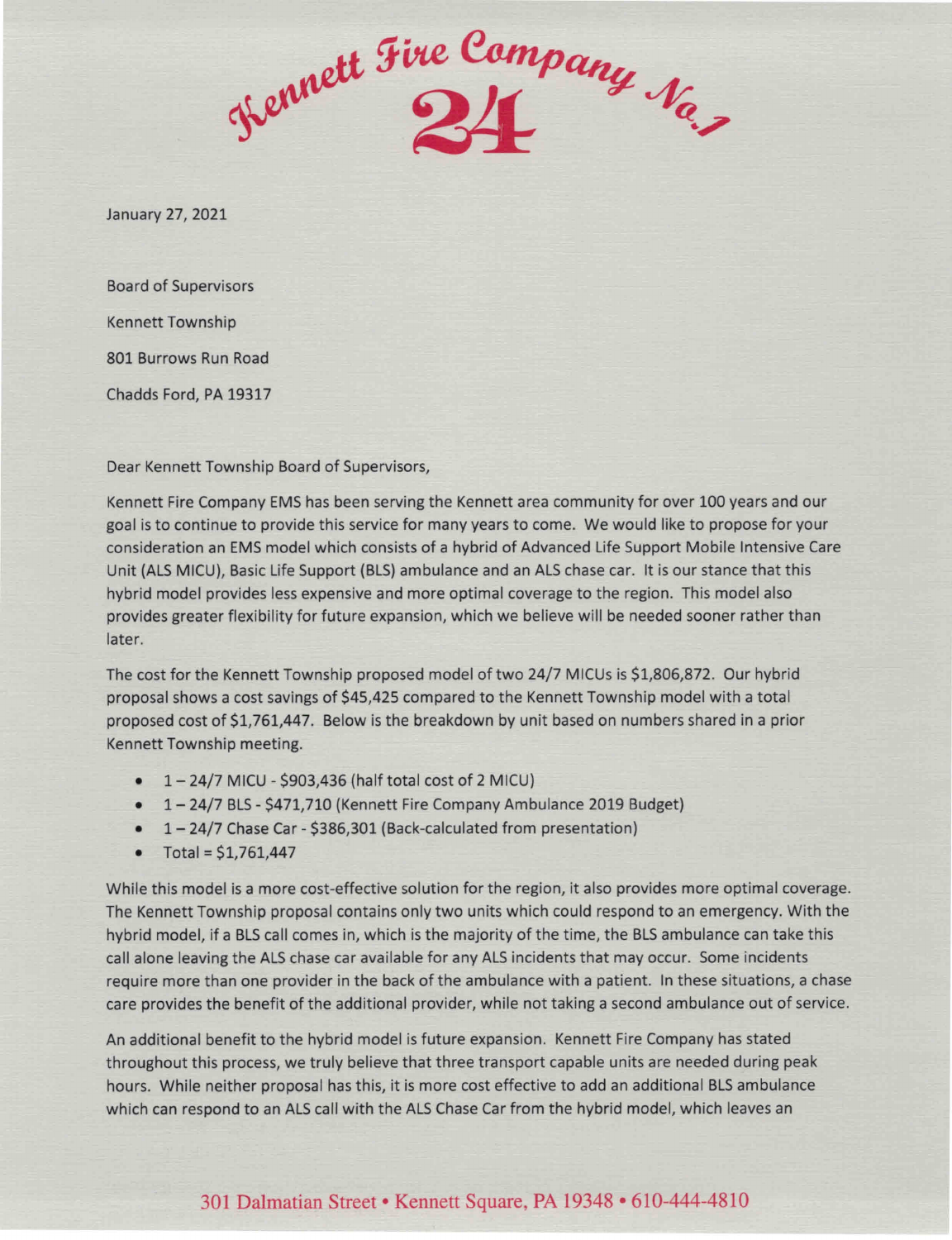additional BLS ambulance available as needed. An additional BLS ambulance cost will vary based on the company which deploys the ambulance, \$471k-\$600k. However, it will always be cheaper than adding an additional MICU, minimum \$753k. Further, new constructions such as The Flats at Kennett are starting to increase the population density, furthering the likelihood for the increased need for an additional ambulance during peak hours now.

For the foreseeable future, Kennett Fire Company plans to continue our ambulance operation regardless of the decision by the Kennett Township Board of Supervisors. Based on this, we would not be able to house a MICU, with two additional 24/7 EMT/paramedics, without a substantial remodel of our building. However, we do believe we have the capacity to house an ALS Chase Car with a single 24/7 paramedic. Therefore, if the decision is made to remove Kennett Fire Company Ambulance from Kennett Township, the closest available unit will not be responding to a large portion of Kennett Township based on current apparatus housing.

The Kennett Fire Company proposed hybrid model shows benefits in each of the areas below.

- Initial total cost  $\bullet$
- More optimal and flexible coverage  $\bullet$
- More cost-effective future expansion options

The residents of Kennett Township and the entire region deserve the best coverage for their money, which this model provides, both now and in the future. We at the Kennett Fire Company appreciate your consideration of this proposal. It has been our pleasure to serve the community for EMS services for over 100 years and we look forward to continuing to provide this service in the future.

Respectfully submitted,

**Kennett Fire Company** 

Marc Anderson, President Marc Anderson, President **Bruce Mitchell, Chief** Bruce Mitchell, Chief **Steve Melton, Deputy Chief** Steve Melton. Deputy Chief Richard Frank, EMS Supervisor/Sergeant Richard Franks EMF Supervisor Sergeant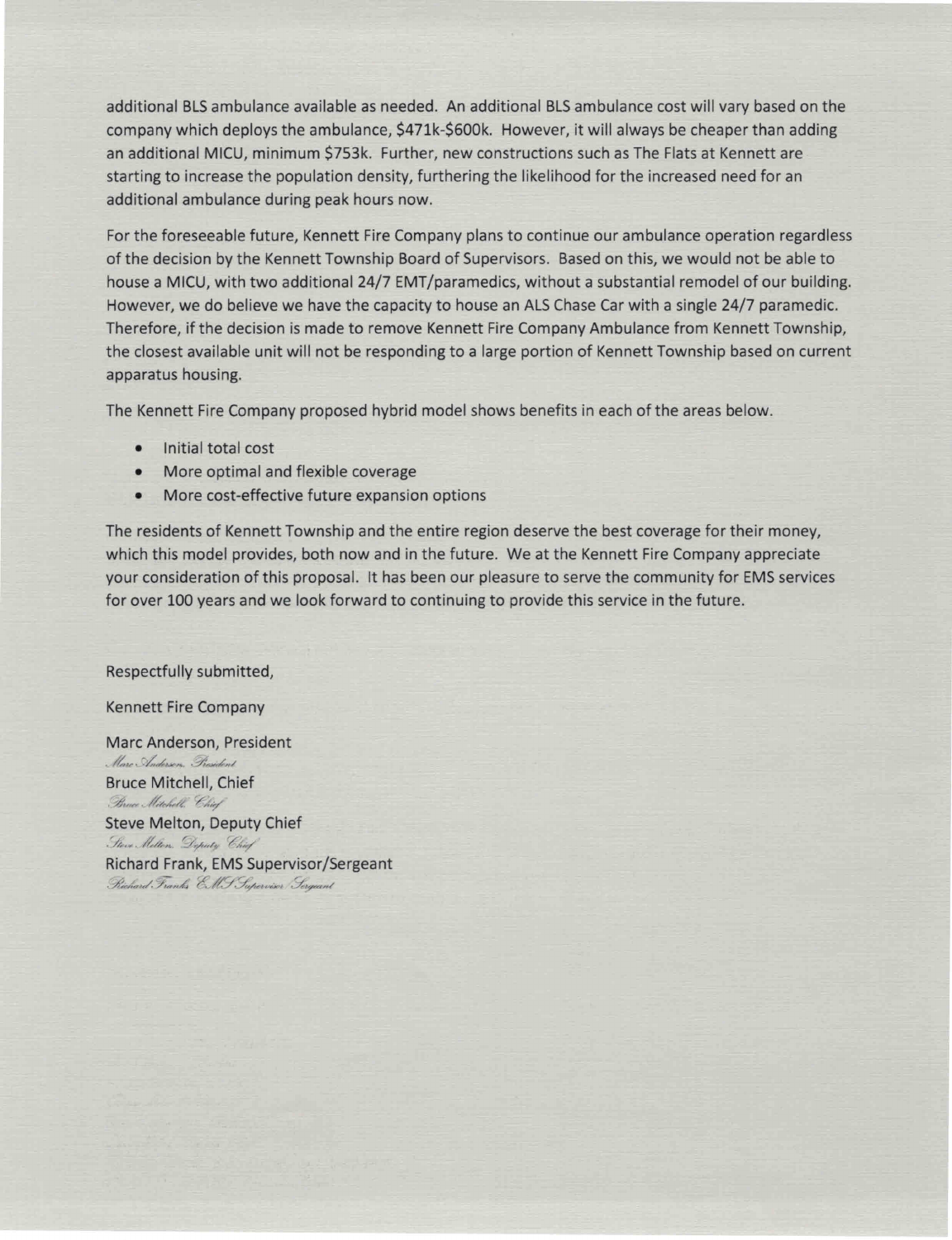

January 28, 2021

Kennett Fire Company Chief Bruce Mitchell 301 Dalmatian Street Kennett Square, PA 19348

RE: Response to Kennett Fire Company Emergency Medical Service Delivery Proposal

Dear President Anderson, Chief Mitchell, Deputy Chief Melton, and Sergeant Frank,

Thank you for submitting your proposal dated January 27, 2021 regarding Emergency Medical Service (EMS) delivery in Kennett Township and our region. We observe that this proposal was submitted 7 days past the deadline per action of the Board of Supervisors on December 2, 2020. However, the Township is happy to respond in the spirit of regional cooperation. The below works through the provided information to allow for Kennett Fire Company to provide clarification.

We would like to request more supplemental information to support your proposal. The proposal highlights total costs, optimal coverage, and cost-effective future expansion options, however, a comprehensive operational strategy for deployment is not included. To fully appreciate your proposal, we would like to understand the mechanics of its operations. Also not included are relevant budgets instead a reference to a 2019 Kennett Fire Company budget. Please include a comprehensive EMS unit deployment strategy so the Township can fully understand the contents of your proposal and supplement with relevant backup materials.

Broadly, the stated goal is to have an EMS system that is high in quality, efficient, and affordable. However, we can observe that total costs are not the only consideration but also shared costs burden between the engaged municipalities. Presently, 5 municipalities share most costs for one EMS system at Longwood Fire Company and 2 municipalities share most of the EMS system costs at Kennett Fire Company. Consolidation and regional cooperation provide a unique opportunity for efficiency and a reduced financial burden to the taxpayers. The Kennett Fire Company proposal provides a budget but does not address the likely increased cost burden to Kennett Township and the Borough of Kennett Square. Please outline how you plan to address the current inequity.

Currently, Kennett Fire Company serves the Borough of Kennett Square and Kennett Township west of Bayard Road with its 24/7 Basic Life Support Ambulance (BLS). Within the current Kennett Fire Company territory Advance Life Support (ALS) is provided by Longwood Fire Company through a Mobile Intensive Care Unit (MICU) where a Paramedic provides care in the back of a Kennett Fire Company Ambulance after vacating the MICU. This dynamic effectively takes two units and four providers out of service. The Townships of Newlin, Pocopson, Pennsbury, East Marlboro, and Kennett Township east of Bayard Road are independently served by a Longwood Fire Company MICU for both BLS and ALS calls. The entirety of the region is made up of 1 2/3 MICU and 1 BLS Ambulance.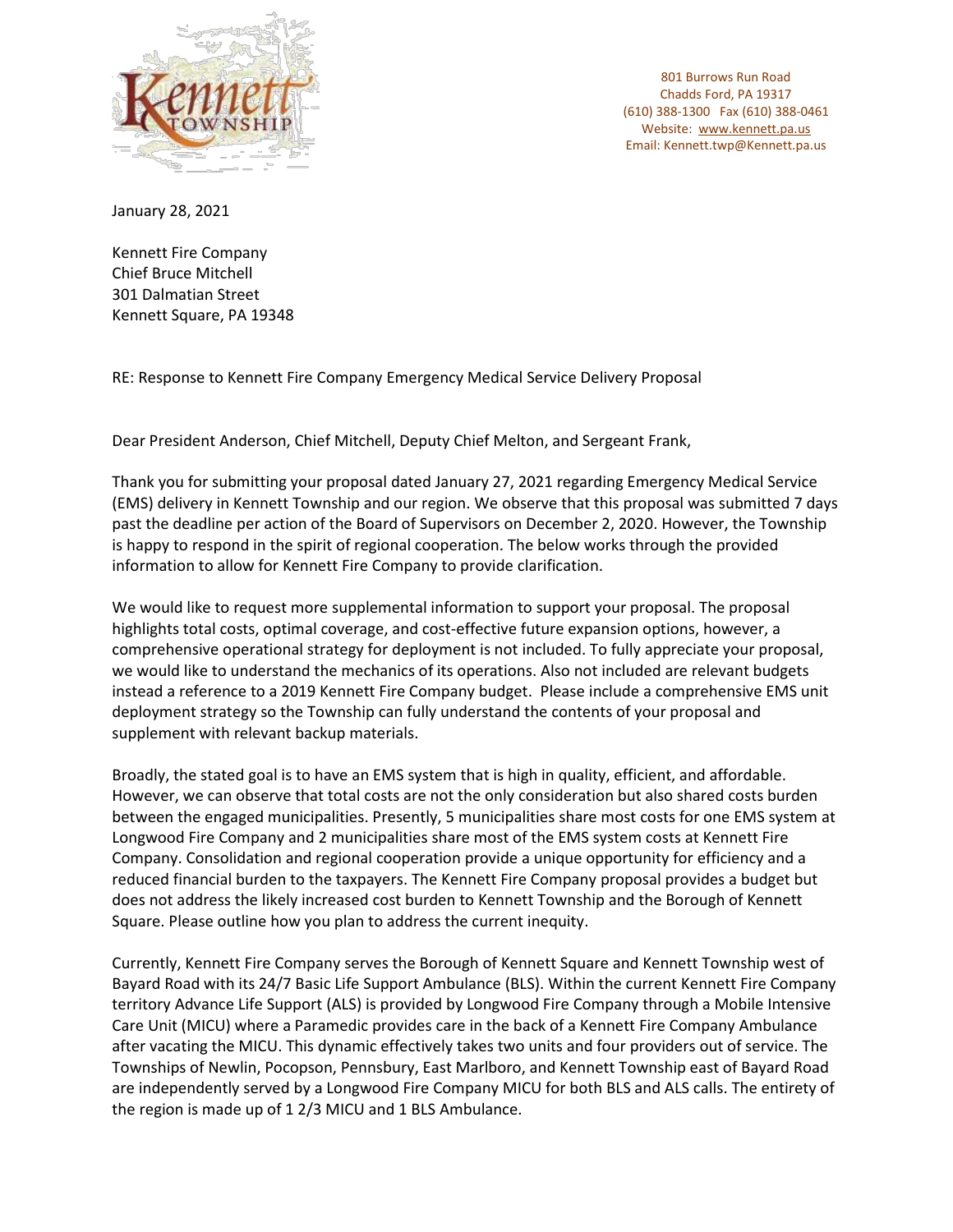

The Kennett Fire Company proposal recommends 1 Mobile Intensive Care Unit (MICU), 1 Ambulance (BLS), and 1 Advanced Life Support Chase Car (ALS). The proposal does not outline response territory for the units nor who would provide each unit. The Township assumes that the BLS Ambulance would be provided by Kennett Fire Company and respond in all of Kennett Township and the Borough of Kennett Square. It further assumes that the MICU and Chase Car would be provided by Longwood Fire Company. In your comprehensive deployment strategy, please clarify this element of your proposal and outline the recommended first due territory boundaries.

Notably, the proposal reduces the current MICU allotment in the region. How does your proposal impact the other 4 Townships served by the current MICUs and has this been discussed with them? Importantly, the other four Townships have appointed Longwood Fire Company as the first due unit to provide both ALS and BLS coverage in those Townships via a MICU and a reduction in units may adversely impact them.

Additionally, it has been discussed in public meetings and meetings with Kennett Fire Company that residents of Kennett Township and the Borough of Kennett Square, along with others, pay a larger amount for ALS EMS delivery when there is a dual bill from the Kennett Ambulance and an ALS intercept (BLS Ambulance + ALS Chase Car). The billing to the patient is on average \$450 higher than if the same level of care were provided out of a MICU. Please detail how your proposal addresses this inequity.

An element not addressed in your proposal but has been at the center of the discussions around efficient EMS delivery, is managing costs to the residents, municipalities, regional commission, and companies. This proposal assumes that two companies would be providing EMS which means there is duplication of overhead costs for providing EMS. Please address the data driven merits of these increased costs.

Another element not addressed in your proposal but has been at the center of the discussions around efficient EMS delivery, is managing the costs of Kennett Township and the Borough of Kennett Square to the Kennett Fire and EMS Regional Commission. Funding from the municipalities is calculated based on population, total assessed value, and call volume. When two EMS units respond to a call, as you propose, the municipal contribution is increased. This scenario increases Kennett Township's contribution by ~\$41,000 and ~\$39,000 for the Borough of Kennett Square. Please address the data driven merits of these increased costs.

In addition, it is appreciated that Kennett Fire Company is willing to house a Chase Car in its fire house. Clarity is needed on why Kennett Fire Company can house a Chase Car and one provider but not a MICU and two providers. While a MICU is larger than a Chase Car the total increase in volume is minimal between the two the options.

Lastly, your proposal outlines that the hybrid model and the need for EMS to be provided by two companies, is supported by growth, and predicted growth in the region. Modeling of the last ten years of growth in the region has shown that the regional taxpayers have financially supported more EMS than what has been demanded enabling an oversaturation of EMS units in the region. The impact of the